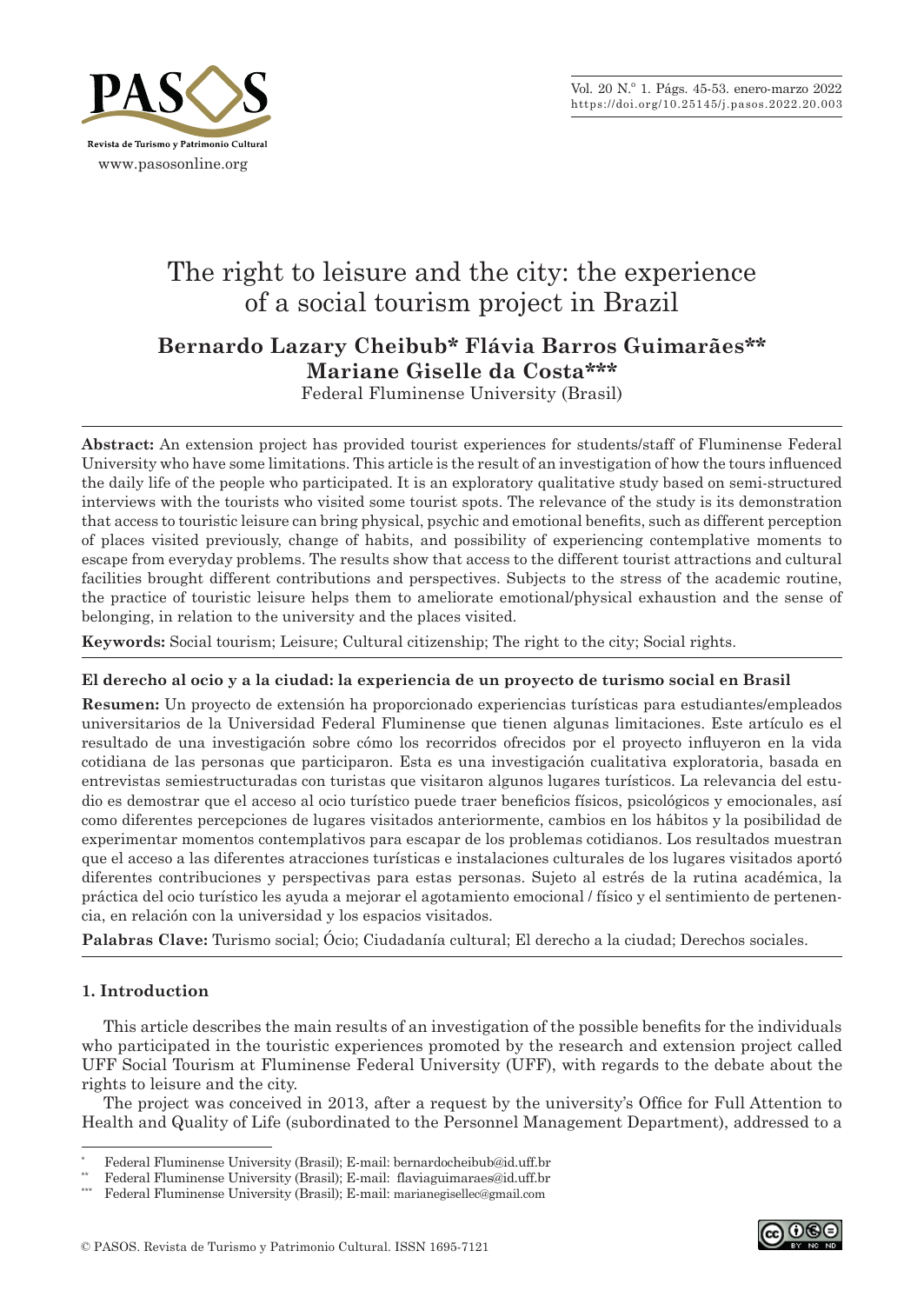professor of the School of Tourism and Hospitality, to choose two of his undergraduate students to work with that office in return for scholarships. This gave rise to the concept that would later result in the development of an extension activity connected to social tourism, aimed at promoting activities for the university's academic community.

In 2015, the project became official under the name "Social Tourism for UFF Students and Employees", providing low -cost tourism experiences to students and staff of the University who faced difficulties in accessing tourism activities due to social, economic, spatial and cultural issues, among others. Since 2017, the Project's activities have expanded beyond the university by forming partnerships with: Centro Pop (Specialized Reference Center for the Homeless Population, a public unit located in Niterói, UFF's hometown, in the metropolitan region of Rio de Janeiro); Coexistence and strengthening bonds service group for the elderly of CRAS Barreto (the Social Work Reference Center in the district of Barreto in Niterói); The Center for Coexistence and Culture of the Niterói Mental Health Program; A nongovernmental organization called Preventório Jiu -Jitsu, for children (in a favela, also in Niterói); An institution responsible for children abandoned called Lisaura Ruas; and an organized group of UFF mothers. By means of these agreements, free leisure and cultural activities have been offered to the homeless population, elderly people with a vulnerable social and economic status, people with mental disorders and poor families and children, who are serviced by the respective entities. In 2017, as a result of this expansion, the project's name was changed to UFF Social Tourism.

In practices related to students and workers, day trips are conducted four times a year and destinations have so far included tourist attractions in the cities of Niterói, Rio de Janeiro, Petrópolis, Maricá, Cabo Frio and Itatiaia, all in the state of Rio de Janeiro. Due to the large number of people registered, 300 per trip on average, participants are chosen in a selective process that aims to prioritize students and employees who are in a context of social and economic vulnerability. As of now (2020), about 500 individuals have taken part in 15 excursions.

In addition to bringing the tourism experience closer to people who have less access to it, the purpose of the project is to provide the participants with welfare and interactions with an environment that is different from their usual one, stimulating the integration and socialization outside their study or work routine. Leisure can be seen as promoting health, well -being and quality of life, by providing physical and mental refreshment. Although the practice of tourism as leisure is a transforming agent for those who can access it, only a few studies have presented an in -depth discussion of its possible benefits (McCabe, 2009).

In 2017, the project was connected to UFF's academic development program and started to receive scholarship students in the program, who have been added to the investigation summarized here. This work is the product of a study by two scholarship students (from undergraduate courses in Tourism and Social Work), who took part in the program, under the responsibility of the Student Affairs Office, according to which the program aims to integrate actions for social and economic support, seeking to aid students who have social and economic vulnerabilities in completing their undergraduate studies, connecting extension actions to their scientific research. In the second semester of 2017, we analyzed the activities of the UFF Social Tourism with the goal of reflecting on the possible contributions of the touristic experiences to the lives of the participants, by means of a semi -structured interview script comprised of eight open questions directed to participants in the project. A bibliographic review involving relevant authors who have studied the themes social tourism, right to leisure and right to the city contributed to the preparation of the field research. Furthermore, it generated a better understanding of the results, and is subsequently examined and presented in this paper based on the main theories of the authors considered.

Once the script was prepared, we contacted approximately 300 people – everyone who had benefited up to that moment - and conducted 30 in -person interviews with those who accepted the invitation (all with audio recording authorized by the respondents by signing the informed consent form). From that sample, twenty -two respondents were female and eight were male, with ages varying from 19 to 64 years. Seven respondents declared income less than the minimum monthly salary, twelve received between 1 and 2 times the minimum, two between 2 and 6 times the minimum, one more than 6 times the minimum, and eight chose not to disclose their income. Regarding destinations, 19 had taken part in excursions in Petrópolis, three in Rio, four in Niterói, three in Rio and Niterói, and finally one visited all three destinations. This Data were collected from the trip registration forms filled in by the participants.

The interviews followed the thematic oral history method, in which it is possible to give voice to people who are generally excluded and thus "reinsert them" in history. According to Le Vem et al., these interviews allow the respondents to become the protagonists of their own history by reflecting on the experiences and allowing them to question their experiences (cited in Alves, 2016: 4). In the words of Freitas: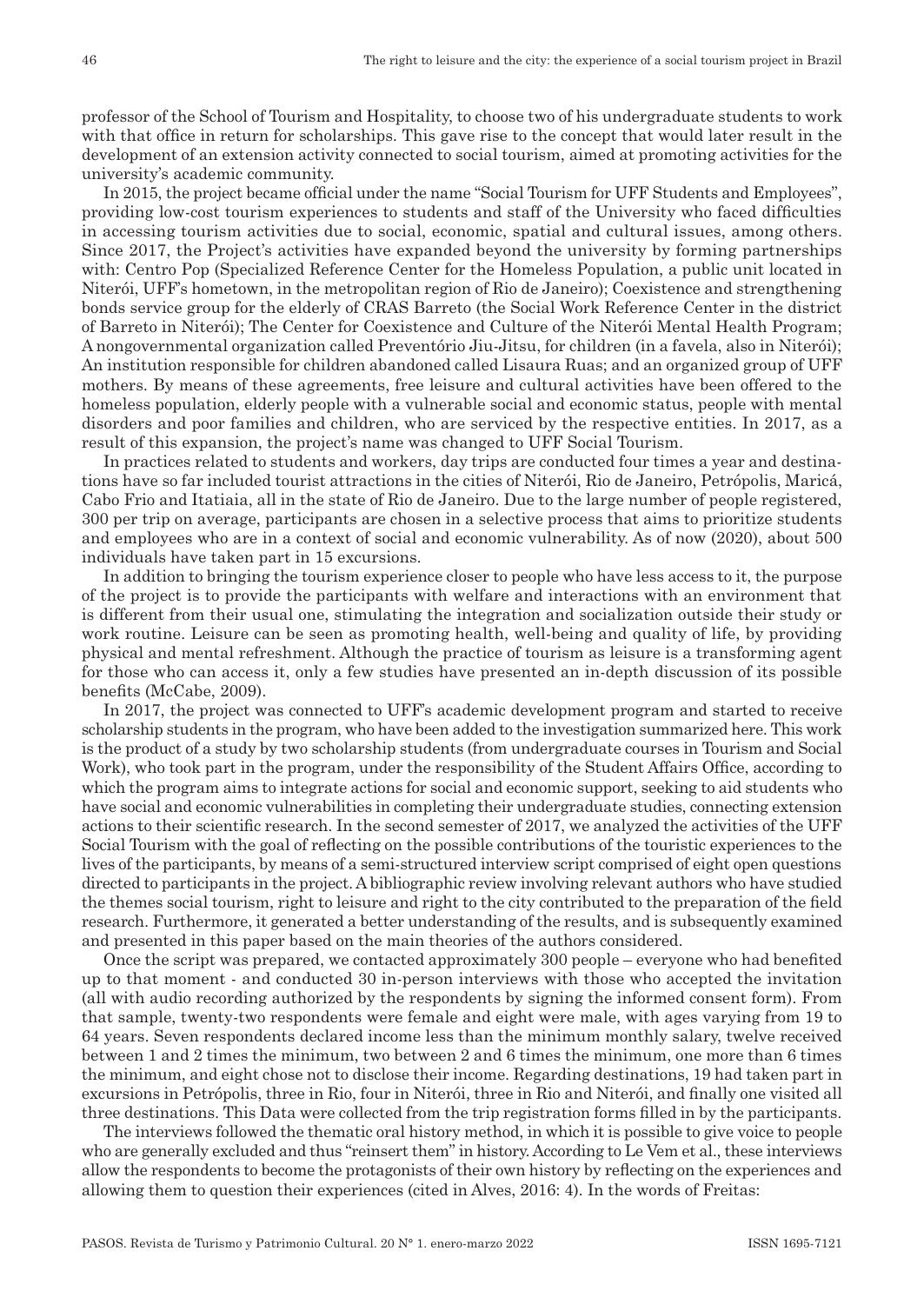With thematic oral history, the interview has a thematic character and is conducted with a group of people, on a specific subject. This interview - which has the characteristic of testimony - does not necessarily cover the respondent's entire existence. In this way, the testimony can be more comprehensive, resulting in greater amounts of information, which allows comparisons, pointing out divergences, convergences and evidence of a collective memory, for example (2006: 21 - 22).

In oral history, the data processing technique works with what was actually said, and also with the place occupied in the set of relations in question.

Some bullet points were prepared to support the construction of the script, and the interpretation and selection of data obtained in the field research: the Social Tourism project offers free tours for groups at risk of social exclusion; tourist leisure could be a need, a privilege, a right, and/or a possibility; since certain places are public, they should be accessible by all inhabitants; and social tourism policies can bring benefits to people. The survey highlights built the path of this article, mixing field research with contexts, and when relevant, with the theoretical debate - in other words, a thematic -contextual guideline was designed, inserting the presented reality in a specific way through the interlocutors.

#### **2. Tourism: a privilege or a right?**

By generating multiple activities and experiences, tourism is one of the most relevant social phenomena in modern history. It involves an individual's temporary visit to locations outside of their normal surroundings (Banducci & Barretto, 2001). However, most of the time tourism is considered and exercised only as an economic activity that generates revenue and jobs. One of the greatest challenges is to enable the equitable distribution of opportunities to access the activities involved in tourism, as a possibility for rest and enjoyment, clear aspects of leisure activities (Cheibub, 2014). From the perspective of social rights, we are discussing the consolidation of leisure as a public service, so that the population effectively appropriates it (Areias, 2011).

The materialization of social rights allows politically organized societies to reduce the excesses of inequality produced by capitalism, guaranteeing a minimum of well -being for all (Carvalho, 2007). We believe that social rights are a guarantee on the part of the State that its citizens have minimum conditions for survival, varying according to the stage of development of each society (Cheibub, 2015).

In Brazil, leisure is a social right protected by the 1988 Constitution in its Chapter III, Article 6, as follows: "All have the social rights, in the form of this Constitution, to education, health, work, habitation, leisure, safety, social security, protection of maternity and childhood, and assistance to the needy" (Brazil, 2013).

Access to various forms of leisure should not, therefore, configure any type of privilege; social tourism arises as a possibility of democratizing tourism and ensuring the right to leisure of individuals or groups that for economic, social, spatial, cultural and/or physical reasons have difficulties in accessing it (Cheibub, 2014). From this perspective, a natural question arises: How do the participants see their experiences in the Project, as a right or as a privilege?

From the interviews conducted, duality was observed between the idea of privilege and right in the respondents' answers. In summary, of the 30 interviewees, 10 considered leisure to be a privilege, 7 a right, 12 a privilege and right at the same time, and one participant stated that he did not classify it as either a right or a privilege. Many of them stressed that despite being a right, touristic leisure in practice is a privilege, a discretionary activity for few, since few people have access to it. Some (7) linked it to a privilege due to having been selected among many applicants, and also because the project is offered mostly to those who have some kind of connection to UFF. Of those who considered it a right, 3 (all employees of the institution) classified it because they believed it was a "debt" from the university as a return on the taxes paid by them that results in the provision of public services. As can be seen, the answers revealed that the conceptions of privilege and rights were mostly ambiguous and imprecise.

We highlight some excerpts that reflects most of the answers we received:

"It should be a right, but we see it as a privilege because not everyone has access to it. Many people do not have access to that privilege. In our current situation, many people are lacking [this]";

"It depends on the viewpoint. Right, everyone has a right: students, teachers, technicians, everyone has a right. Privilege [would be] you being drawn among 500 people who signed up and tried to fill the opening"; "It as a right because everyone has the right to come and go, [...] to walk. As a citizen [...] you have the right to do everything […]. And It as a privilege because there are limited seats".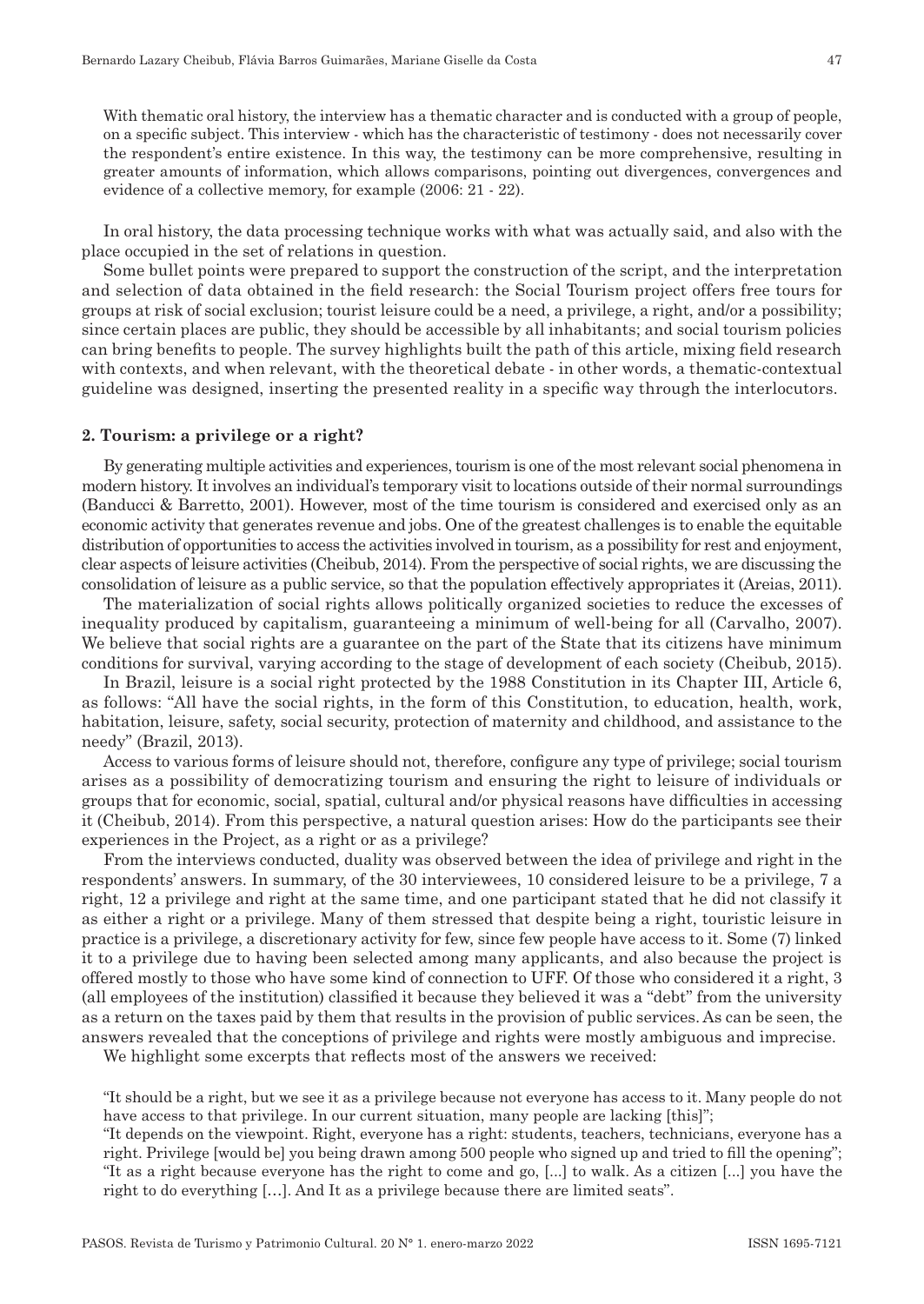It can be concluded that even if the individuals identify (touristic) leisure as a right, in practice, this opinion dissipates due to its restriction to a few groups. The right to leisure could be "read" by the population as contradictory. Depending on the option, it may seem available, but at the same time be hard to access and enjoy. In that sense, most participants highlighted that financial issues are one of the main determinants for having access to tourism. In the words of one participant:

It's all too expensive. I love traveling, but I can't do it as often as I'd like [...]. Maybe at most I can visit places that are free, where you can stay at someone's place, something like that. [...] If you have financial resources, you can make plans, organize, and think about accommodations, meals.

Of the universe of respondents, 25 indicated that one of the biggest obstacles that prevents them from enjoying tourist leisure is financial situation<sup>1</sup>. One of the respondents stressed that although some places offer reasonable prices, failures in the disclosure of more appealing information makes nearby tourist destinations seem inaccessible. Some participants (10) stated that the low availability of free time is a barrier that limits access, because the time employed in a tourist experience means forgoing resting time from their long work or study routines. They noted that tourism as leisure has contradictions: it is a right (as is the case of all leisure activities), but in practice is limited to certain groups that have access to information, availability of time and money.

Considering the social context in which they are inserted and the perception that leisure manifestations configure a privilege, it can be perceived that the access difficulties reported by the respondents are also related to the conditions in which the working class lives in Brazil.

I don't know if I could classify it as a right or a privilege in the current moment that we live. If it were at another time, if the question was a couple of years ago, I would say it is a right. [...] At a time of conservatism, it is complicated for us to demand something that may end up taking a scholarship from someone or some kind of resource.

This statement may indicate that, when rights considered by most of society as essential (education, health, work, habitation, safety, social security, assistance to the needy, etc.) are constantly threatened, other rights (also important, such as leisure and culture in their diverse practices) are seen as privileges. Pereira presents an interesting reflection on this issue:

[...] current social policies reduce the needs of the poor to the most miserable and humiliating condition of a physical, animal, beastly life, whose satisfaction only enables them to perform mechanical activities to survive. And the naturalization of this process makes many - including ruling politicians - believe that the poor have no need for leisure, for culture and particularly for autonomy to make choices, to feel responsible for themselves and to participate in the economic, political and social life within the context in which they live (2006, p. 72).

When paying attention to the issues connected to social tourism as a guaranteed right, reflections on the right to enjoy the city arise.

### **3. The right to the city and cultural citizenship**

With the social science support, this work can generate a debate involving themes such as cultural democracy, social protagonism and the right to culture and leisure, especially in dialogue with some classic and contemporary social science authors regarding the theme of the right to the city.

In general, cities should be able to welcome and integrate their residents, ensuring social welfare supported by security, social integration, opportunities for work and income and diversified access to cultural assets; thus, people are able to develop feelings of identity, pride and citizenship (Matheus, 2002).

However, cities do not always manage to accomplish these roles as comprehensively as they should. A large part of the Brazilian working class lives far from the central region of cities and has less options of equipment and services for leisure, health, transport, culture, work, etc. In this configuration, the farther people live from large centers, the fewer are possibilities to access city spaces related to quality of life, thus denying full exercise of cultural citizenship. With regards to that, Farage, Da Silva Brito & Pereira highlight:

Brazilian urbanization is marked by a deep social and spatial segregation, creating two different types of city in the same territory: one side concentrates the services and infrastructure required for a dignified life in the city (transport, lighting, sanitation, public safety, etc.), while in the suburbs millions of people live in highly precarious conditions in all the aforementioned aspects (2015, p. 11).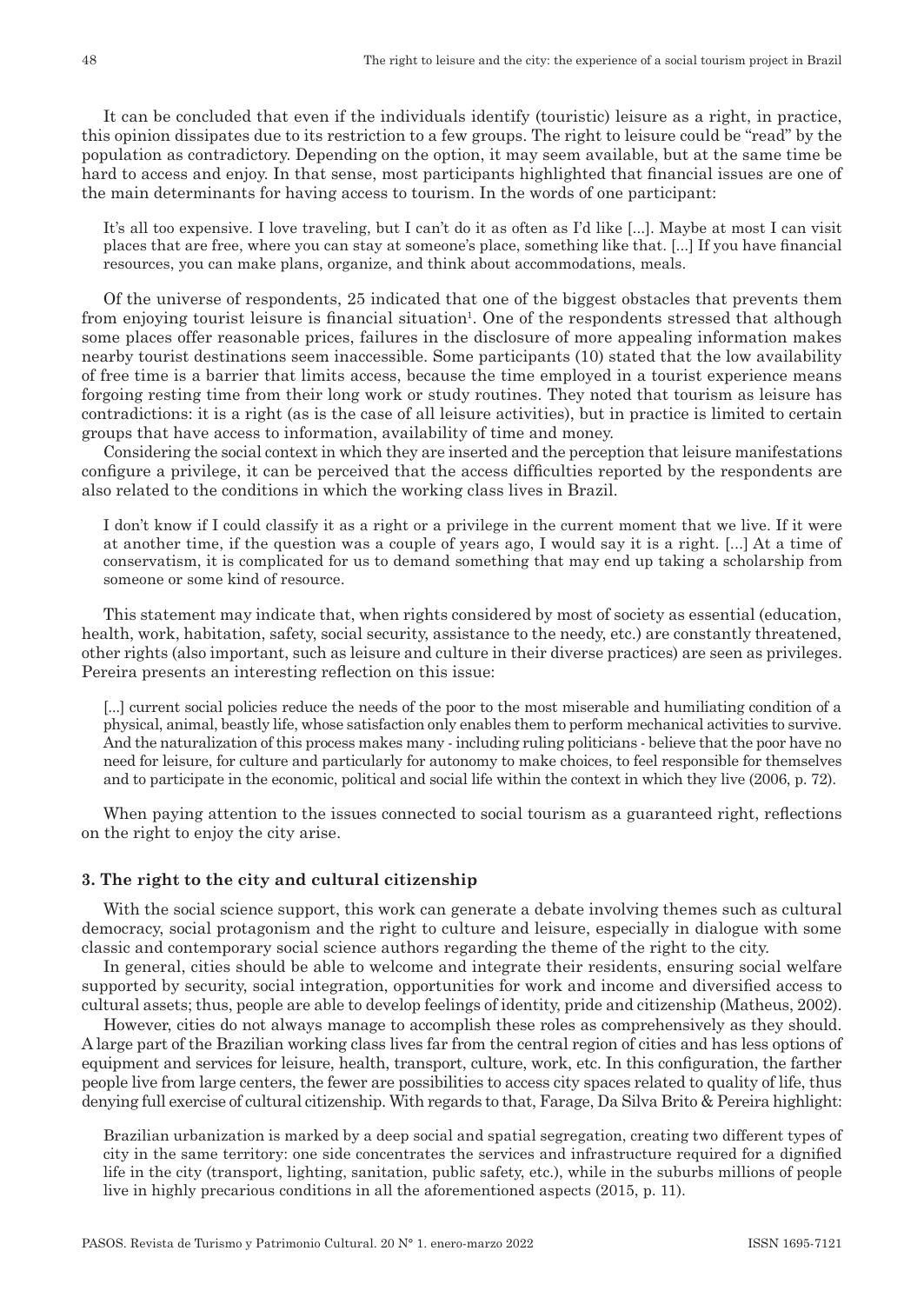Many of the respondents listed reasons for not being able to practice touristic leisure. They claimed not to have access to sights and cultural facilities in the city where they live or in nearby locations. As briefly explained in the previous section, 19 of the interviewees pointed out the cost of living as the greatest impediment to visiting new places, while 7 stated that the main obstacle is lack of time. Some participants also mentioned other obstacles: lack of opportunities, information and companionship; the issue of (i) mobility and the lack of accessibility (geographic -spatial distance, difficulty in accessing public transport and physical -architectural barriers); and security (fear of violence).

Social groups with greater purchasing power have easy access to the places to exercise full citizenship rights, while the other portion of the population is excluded, occupying areas that are largely abandoned by the public authorities, and become foreigners in their own city (Hardt and Hardt, 2015, cited in Sgarbossa, 2017).

The interviews conducted revealed that the participants identified their right to access tourist sights in their own city, but could not do so for economic reasons:

Sometimes it's all too expensive. Now we are at a time of crisis here in Brazil, everything is too expensive. Sometimes even places that are not that far become too expensive. I have been to Petrópolis before, and in other opportunities I gave up on going because the tickets are expensive. It's not that far [for it] to be so expensive. One has to pay for food, which is also a big expense. If you take all that [into account], the trip becomes as expensive as paying for tickets to another state. It's out of this world, because in Rio de Janeiro everything is too expensive, the cost of living [is high].

Another participant corroborated what the previous one said, that places close to their place of residence could "be a source of tourism" and that "people have a lot to explore and nobody explores due to lack of knowledge" and financial conditions. The city is often seen as a commodity, whose main purpose is generate profit, with high transport fares, giant events and real estate speculation, leaving the working class at the margins, unable to fully exercise their citizenship rights, especially to leisure.

This leads us to the report of one participant on the difficulty of accessing the iconic tourist attractions of the city in which he lives. The excerpt below stresses the view of leisure as a privilege and highlights that the city has become a commodity:

This is a privilege, because Niterói and Rio de Janeiro are very expensive cities to visit. I'm from São Paulo and I know very few sights around here. I have only visited places with free entrance. I have never been to the Museum of Tomorrow. [...] I have never been to several other places because I'd have to pay. Usually, if there's a free entrance day, it's on Tuesday, which is a workday. I think that is a big privilege nowadays because of the access issue.

Lefebvre (1967) argued that citizens are more objects than subjects in the social space, with the State and part of society not having and understanding of the importance of people being protagonists and builders of their own city. On the contrary, for the author, the State acts as an authority and planner, treating the resolution of any urban problems in an administrative, technical and scientific way, thus maintaining the alienation of citizens. The sociologist also stated that the State builds an urban scenario in which everyone must adapt to the way of life that existed before them, and constructed without their participation (Lefebvre, 1967).

Grinover (2006, p. 40) pointed out that the city should be a "[...] space not only for housing, but also for living and coexistence. It means living well, strolling pleasantly and safely, enjoying the services properly." In the current context, we observe that although attractive leisure equipment is located in many places within the city, most of these places become paid tourist attractions. This happens by privatizing the spaces, consequently preventing access by the lower class people due to the price of admission (Cheibub, 2019).

#### **4. Social tourism: impacts and contributions**

The research summarized here is relevant for the improvement of studies and analyses about social tourism, which is a growing practice in several countries of Europe and Latin America, where it is historically based on public and private leisure policies, offered by different institutions with different intentions and ideologies. The International Social Tourism Organization (ISTO, 2011, p.1) conceptualizes social tourism as: "the connections and phenomena related to the participation of people in the countries of destinations as well as of holidaymakers, of disadvantaged layers of society or those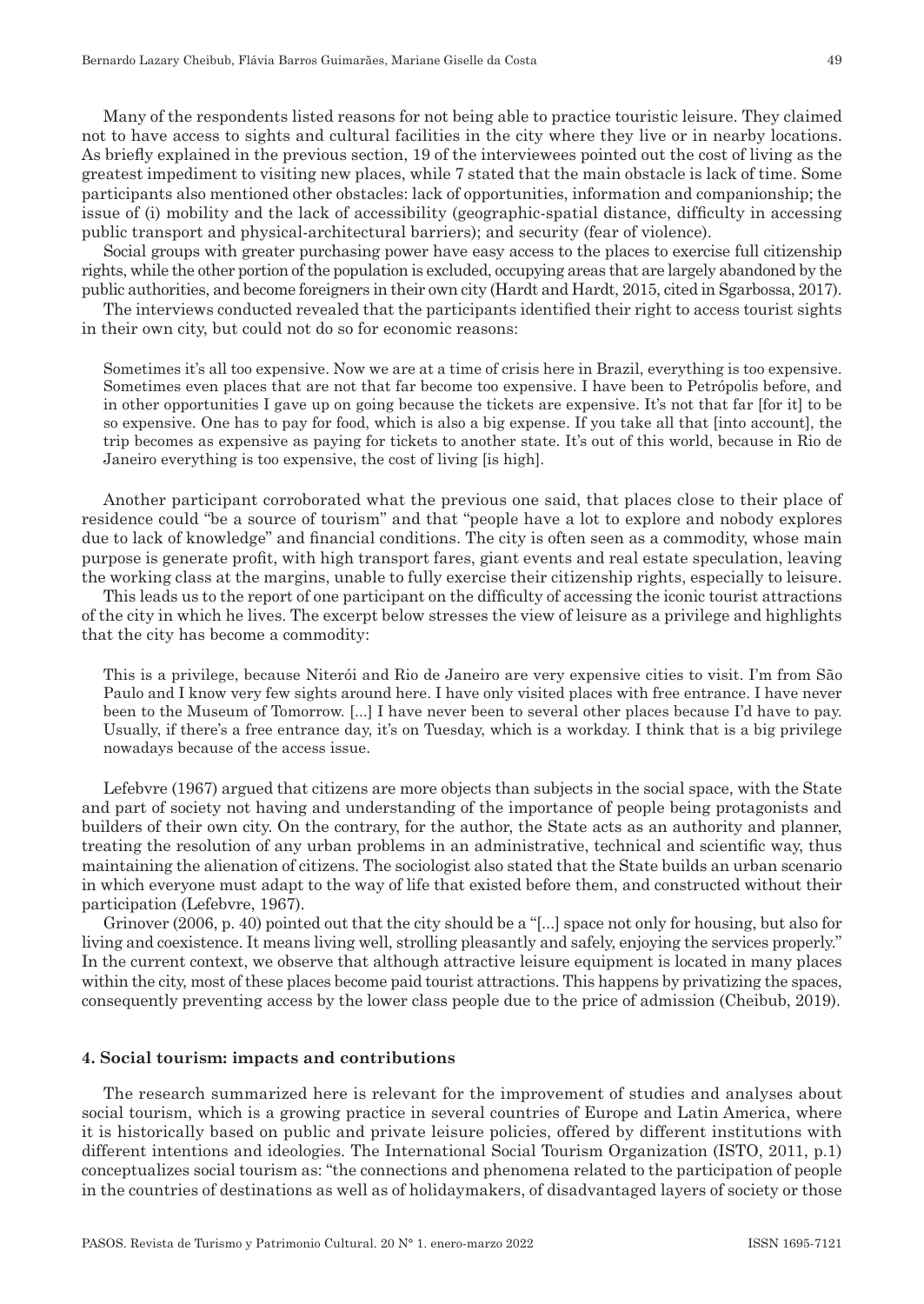unable to participate in tourism, holidays and their advantages for whatever reason." Social tourism practices enable the poorest population to have access to tourist experiences even in their home city.

In Brazil, investigations that analyze the different practices of social tourism are scarce. According to Marcelo Vilela de Almeida (2016, p. 144), the subject has always been considered marginal in the scope of academic research: "In addition to the occasional involvement with the theme of some researchers and authors [...], the efforts of Almeida (2011) and Cheibub (2014) to undertake systematic and frequent studies on the topic stand out".

Minnaert, Maitland & Miller (2012) pointed out that social tourism should be considered a right according to the "types" of societies. According to the authors, social tourism is seen as a right in societies where the richest support the poorest by means of paying taxes; thus, composing and structuring the less favored layers of society is a way to ensure access to certain government -provided rights and benefits. It is important to observe that in these societies, taxes are progressive, that is, the richest pay higher tax rates, so that wealth is redistributed by means of rights and benefits. The political principle that governs these nations is social democracy based on the effectiveness of social rights by means of public policies.

On the other hand, in neoliberal societies, social tourism is not deemed a right (Minnaert et al., 2012), since the main pillar in these societies is a minimal State, that is, a State where social policies are focused on people in extreme poverty. For the rest of the population, however, the same policies become services, so one must pay to enjoy them.

Social tourism can enable the personal development of those who practice it (Castro, 2016). Lima, Eusébio & Varum (2011) reinforced this idea by contending that social tourism can bring benefits to families and collaborate with socialization and expansion of friendship networks. In this way, the excursions may provide new perspectives for those who take part in them, be it as a reflection on their own reality or by paying attention to the reality of the place they are visiting and its residents. When inhabitants move around, traveling to places they are not used to visiting, they can develop their feelings of belonging to these locations (Gastal, 2006). One participant clearly expressed this feeling, shared by all others 29:

I think it opened my eyes to this: that you can get away from your reality a bit, get out of your routine while still being very close to home. Valuing and exchanging ideas. Exchanging ideas is very important. The Project provides a lot of this: that we can travel so close, that it starts from within, in our imagination and where we live. You don't have to go abroad.

This goes hand in hand with the reflection presented by Castro (2016) that common sense tends to make people believe it is not possible to have new experiences within one's own city, and that only by visiting "new" places can people be able to have genuine tourist experiences. The author (Castro, 2016, p. 126) states that: "[...] by revisiting a space that exists around them, within a different perspective and context, an individual can benefit from a new experience that may offer a lot more than the touristic activity itself".

These ideas are supported by this study, since the respondents clearly expressed this change in perspective. For one of the participants, the experience she had with social tourism made her start to see the local culture under a new light, and she started to dedicate more time to visit the sights, making them her own.

Another respondent (and more 5) highlighted the possibility of seeing a part of his routine in a different manner as a result of the excursion:

For example, I recall that the final part of our October excursion in Rio was at Campo de Santana [park]. I had been to Campo de Santana before, because I studied [nearby] at the UFRJ School of Law, but I'd never seen some of the things in there, and I didn't even know about some projects connected with Campo de Santana.

This leads to the understanding that the tourism can be experienced within people's city of residence and/or work, enabling them to see what they routinely see under a new light, whetting their curiosity. By leaving their homes to have new experiences in their own city, citizens can enjoying spaces that belong to them by right, setting aside any feelings of being outsiders or the sensation of not belong to that place (Eugênio, 2018). The benefits generated by touristic experiences within one's own city may be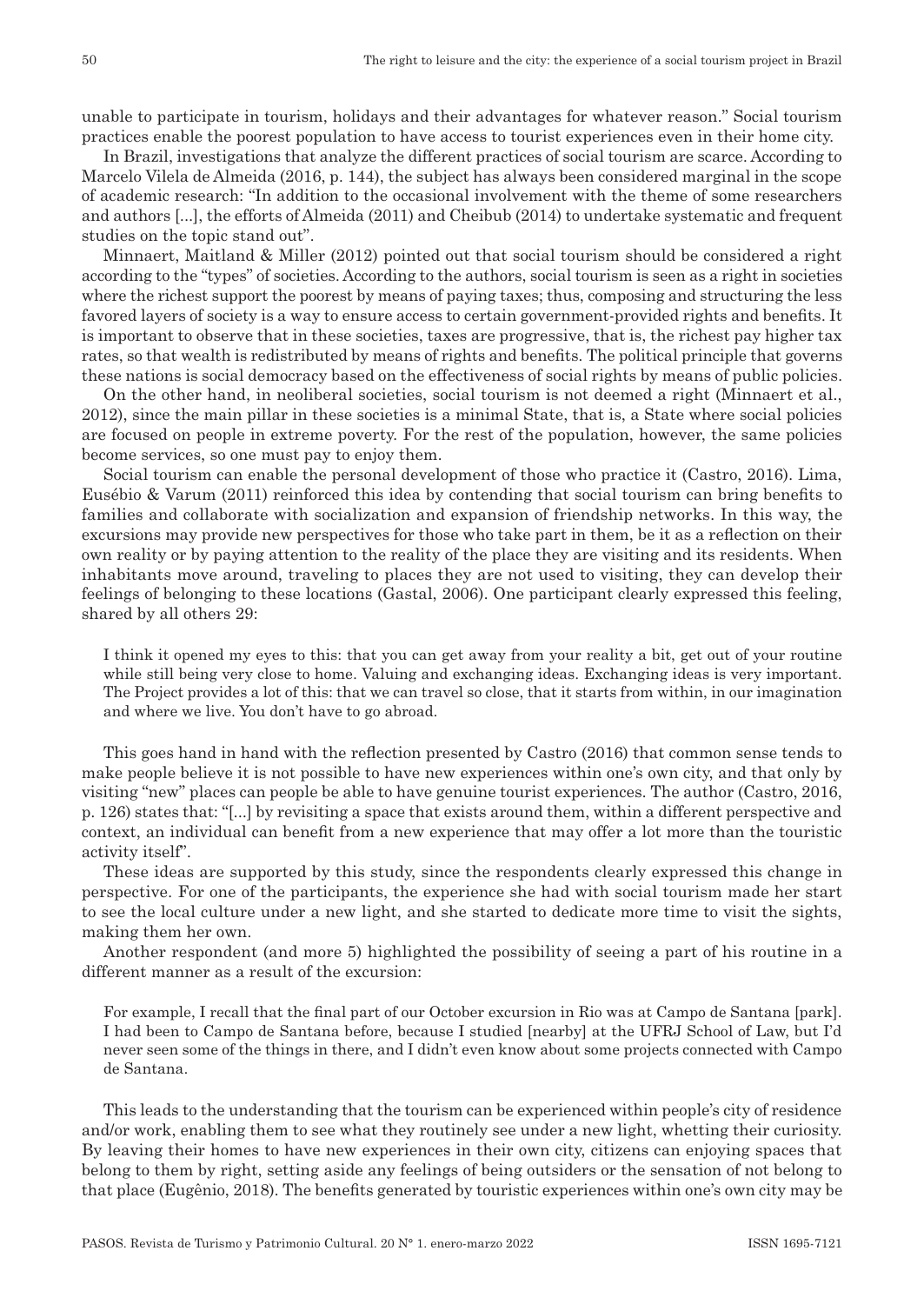greater than those generated by visiting another place, since the individual already has a relationship with the local spaces and can develop a new, both simplistic and critical, view (Castro, 2016).

We can thus list the benefits of social tourism for visitors under three categories: physical and psychological; educational and evolutional; and social (Lima et al., 2011). Among those, we highlight the psychological benefits as the ones given greater emphasis by the participants in their interviews. According to them (6), the trip provided them with a relaxing moment amid their daily stress from academic life or familial and financial difficulties. This is evidenced by the comment of this participant:

So, last year was a very complicated year for me personally. My mother left her job and started on a new job, and we were kind of low on money. Last year was a rough year for us, and we didn't go anywhere. It was good to be able to leave that environment for a while. [...] The trip was in December, at the end of the semester, so it was really good. I could see I don't have to just stay at home. I don't have to just study. I can go out as well. And since I went with a friend, it was a really cool experience.

One can see in this comment that the touristic experience can be a tool to help individuals, at least momentarily, to focus less on their daily struggles and try to relax. This fits what Lima et al*.* (2011) classified as "physical and mental relaxation/evasion" and "escaping from daily stressors and pressures."

Another example of a psychological benefit arising out of the practice of social tourism was perceived by a participant who stated she found it very difficult to leave her house due to post -traumatic stress. However, during the trip, she felt safe and comfortable to enjoy the experiences. Finally, she reported that not feeling her habitual fear was a unique sensation. In her words:

Once I got home, I went through all this and I didn't worry about the place where I was; I wasn't worried about my things, that someone would come after me. So I think that was the main impact, because I saw there is a way of living where I'm not necessarily unsafe all the time. It was very unusual to come home and reflect on this issue of fear, of unsafety, of how other people live.

In addition to the reports of psychological contributions achieved, some participants (11) found that the trip enabled them to expand their friendship circles. For one of the respondents: "This is also a way to interact with people we don't know, because we keep very enclosed in our niche. I only have friends from my course. And thanks to this, we met a lot of people. So we made a circle of friends". Other participants saw the opportunity to share their experiences, inviting people in their social circle to take part in the activity:

I've told my brother that when we take our vacation we are going to check out these places we didn't know. To see other things, sides of history - we think [history] goes one way, and when you see something that was discovered there, you see that reality was different.

Social tourism can also provide other benefits to people, such as increasing self -esteem, improving family relationships, opening new horizons, etc. (Minnaert et al*.*, 2012). In that sense, it is possible to cover a few issues related to the new points of view for the individuals' professional and personal lives.

We can illustrate this with the comments of a 62-year old participant who considered going back to her studies and taking a course in tourism and hospitality after participating in one of the trips, a possibility that had never crossed her mind before. Another case that can be highlighted occurred during one of the trips in the city of Rio de Janeiro, where one participant expressed her gratitude for being included and being able to bring her eleven -year old son. She emphasized that the child, who up until then had always felt bored when visiting museums, showed great interest in the places visited, which created a possibility for her to take him with her to other places in the future.

The comments exposed here evidence that social tourism can cause changes in the lives of those who practice it, because they gain a new perspective on spaces and experiences that were part of their routine until then. Additionally, they start to share this different point of view with their loved ones, (in)directly impacting their families and friends, who are interested in and curious about their reports.

Therefore, social tourism collaborates by establishing new habits among people of the lower social classes - who usually do not go to the places visited by the more privileged classes of the Brazilian population - generating better quality of life and renewing their feelings of belonging and identity.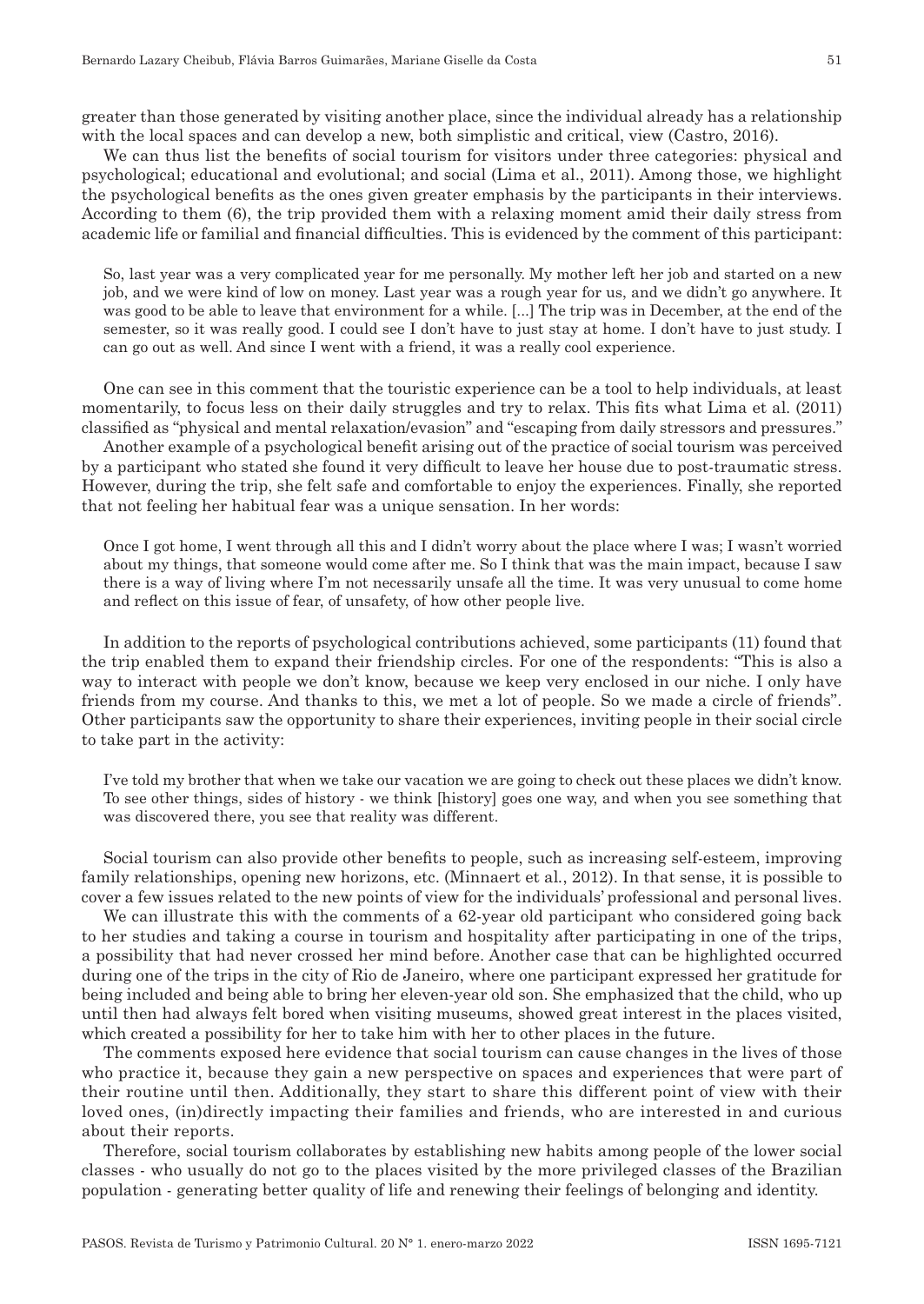## **5. Conclusions**

The binomial "social exclusion" is present in several studies dealing with poverty and inequalities. Unlike the pattern of the academic production in the social sciences so far, tourism, leisure and urban public spaces need to be considered in an articulated way, taking into account inequalities of access and opportunities. Despite being a constitutional right in Brazil, leisure does not receive great attention from the public authorities, who neglect groups with fewer opportunities. Leisure activities are usually seen as ways to generate more revenue. The population has very limited leisure options. Most people do not have full access to exercise their rights in the city and live far from tourist spots in (large) urban centers.

Considering the difficulty of accessing leisure manifestations and the tourism market, social tourism is an alternative that goes against commercial logic. The Social Tourism project at UFF is based on a proposal to enable experiencing tourism by students and employees of Fluminense Federal University who are prevented from or have few chances to have those experiences, due to socioeconomic, symbolic- -cultural and/or physical -spatial issues, among others.

The interviews revealed that the duality between the ideas of privilege and right are paradoxical and complex in the respondents' opinions. It was possible to understand that some leisure activities are rarely understood as a right, even if guaranteed by the Constitution. As it is considered a discretionary activity for some people (compared to other more routine forms of leisure that happen much more frequently), the touristic experience - even within the city itself - is perceived as a privilege, which is strengthened by the existence of different barriers (especially financial), and the lack of transparency in the method for selecting applicants used by the Project. In addition, the notion of loss of rights - civil, social and labor -, which increased in 2016 through government reforms and neoliberal and conservative policies, also affected the perception of touristic leisure as a social right.

The theoretical debate and the study conducted with the participants of the trips organized by the Project revealed that social tourism can provide several benefits for the lives of those who practice it and also expand their conviviality circles. These benefits are reflected in the better quality of life achieved through democratizing city spaces, providing cultural accessibility and social interactions, preserving memories and creating new habits, feelings of belonging and acknowledging citizenship rights.

This study also reveals the importance of actions to democratize access to leisure – particularly tourism - and to enable all groups to fully enjoy their right to the city and its spaces. It is essential for the government in its various spheres – municipal, state and/or federal - to understand its role and act concretely to make cities fully accessible to users by protecting their rights and providing information/ education.

#### **6. Acknowledgements**

We are grateful for financial support from FAPERJ (Research Support Foundation of the State of Rio de Janeiro), Brazil, which provided funding for the translate services.

#### **References**

- Almeida, M. V. de. 2016. Social tourism: Reflections and practices in Brazil. *Journal of Tourism and Development*, 26, 141 -154.
- Alves, M. C. S. O. 2016. A Importância da História Oral como Metodologia de Pesquisa. In: IV Semana de História do Pontal / *III Encontro de Ensino de História*: 2016, Ituiutaba -MG.
- Areias, K. T. V. 2011. *Direito social ao lazer no Brasil*: análise das contribuições da produção acadêmica difundida no campo da educação física, da Constituição de 1988 aos dias atuais. Dissertação de (Mestrado em Educação Física), – Centro de Educação Física e Desportos. Universidade Federal do Espírito Santo, Vitória.
- Banducci, Á.; & Barretto, M. 2001. *Turismo e identidade local*: uma visão antropológica. Campinas, São Paulo/Brazil: Papirus.
- Brazil 2013. *Constituição da República Federativa do Brasil*. Brasília, Distrito Federal/Brazil.

Carvalho, J. M. 2007. *Cidadania no Brasil*: o longo caminho. 9ª ed. Rio de

Janeiro/Brazil: Civilização Brasileira.